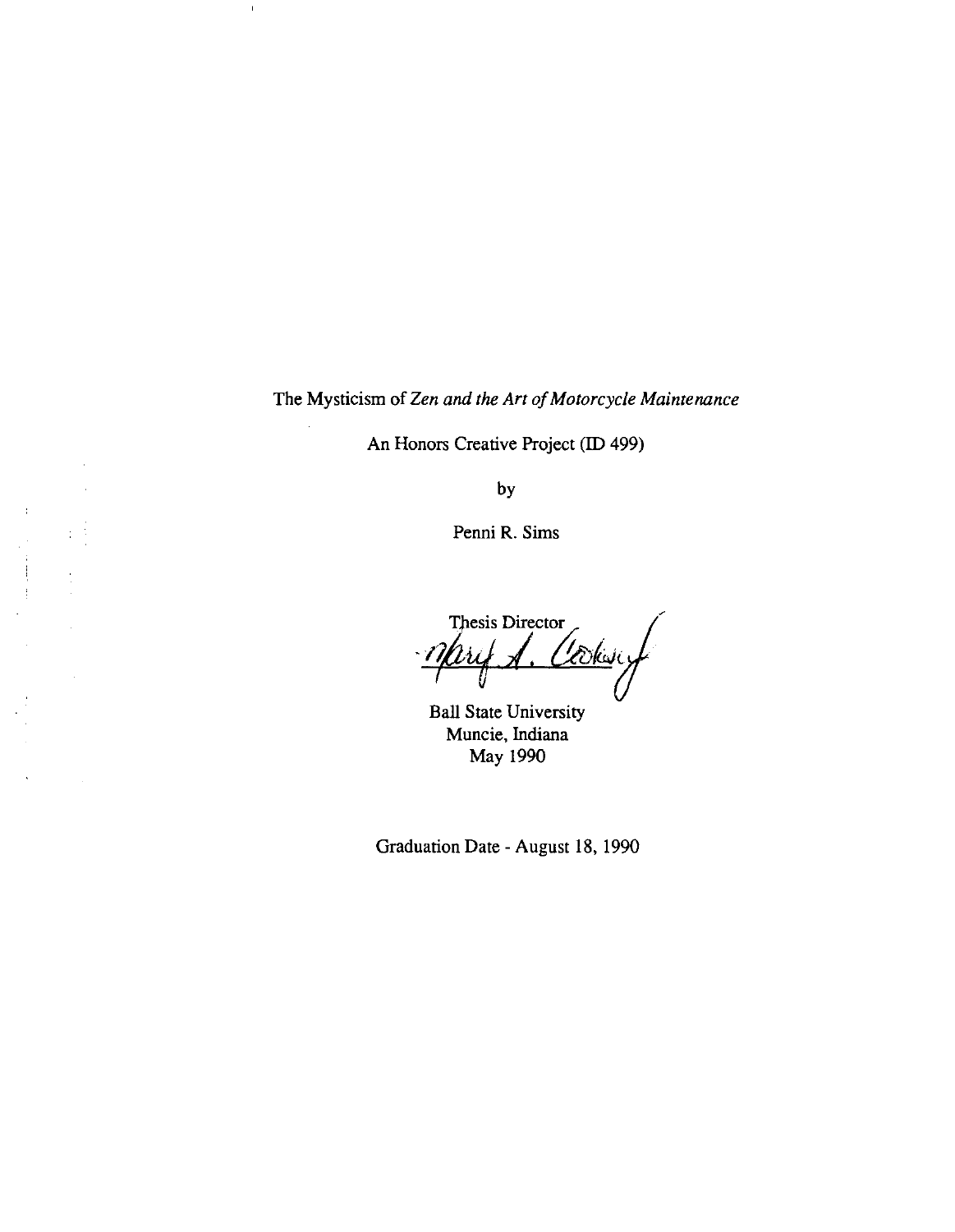# The Mysticism of *Zen and* the *Art of Motorcycle Maintenance*  by Penni Sims

Sixteen years ago a novel by Robert M. Pirsig entitled *Zen* and *the Art of Motorcycle Maintenance* hit the bookstores. Much to Pirsig's, and his publisher's, surprise the novel became a bestseller. Ironically, this sixteen year-old novel is even more timely today than when it was first published.

Pirsig uses the motorcycle as a metaphor so that his readers will start looking at technology, not as something that is intimidating, but rather as something with redeeming social values.

It is easy to blame technology for all the evils in the world, especially, from an ecological point of view. Technology has become a scapegoat; however, technology is an essential part of life as we know it. The novel addresses this double standard, dehumanizing technology while counting on its existence to heat water, warm/cool homes, provide food, etc. John and Sylvia, two characters in Pirsig's novel, are antitechnologists that refuse to maintain their motorcycle, fix a leaking faucet, or deal with tools because these things represent technology.

John and Sylvia's attitude towards technology puzzled Pirsig because they are intelligent, logical individuals who should realize that everyday existence is linked to technology.

Pirsig states in his novel, " I disagree with them about cycle maintenance, but not because 1 am out of sympathy with their feelings about technology. I just think that their flight from and hatred of technology is self-defeating. The Buddha, the Godhead, resides quite comfortably in the circuits of a digital computer or the gears of a cycle transmission as he does at the top of a mountain or in the petals of a flower. To think otherwise is to demean the Buddha which is to demean oneself."

Ange Cooksey, philosophy instructor and Academic Advisor at Ball State University said that Pirsig's novel offers "truly universal messages." "I can always work with *Zen. Zen* gives us an awful lot of good advice," she said.

It is easy to see that Pirsig's novel has dramatically affected Cooksey. Hanging on a wall in her office is a student's rendering of Phaedrus (Pirsig's ghost). There is a posterboard with photos from Bozeman, a place Pirsig used to teach, leaning against a shelf. The final clue is a paperback book that is so worn from use it is falling apart at the binding.

'The book forced me to take a look at my personal concept of the world. It fine-tuned it. It gave me a vocabulary and a place to plug it into. There's a little of Phaedrus in me. It helped me stay grounded out in reality. *Zen* forced me to get honest with myself about how 1 felt about technology. It has enabled an antitechnological person like me to appreciate computers, appliances and cars," she said.

William Nothstine, speech professor, was so

"Zen gives us an awful lot of good advice."

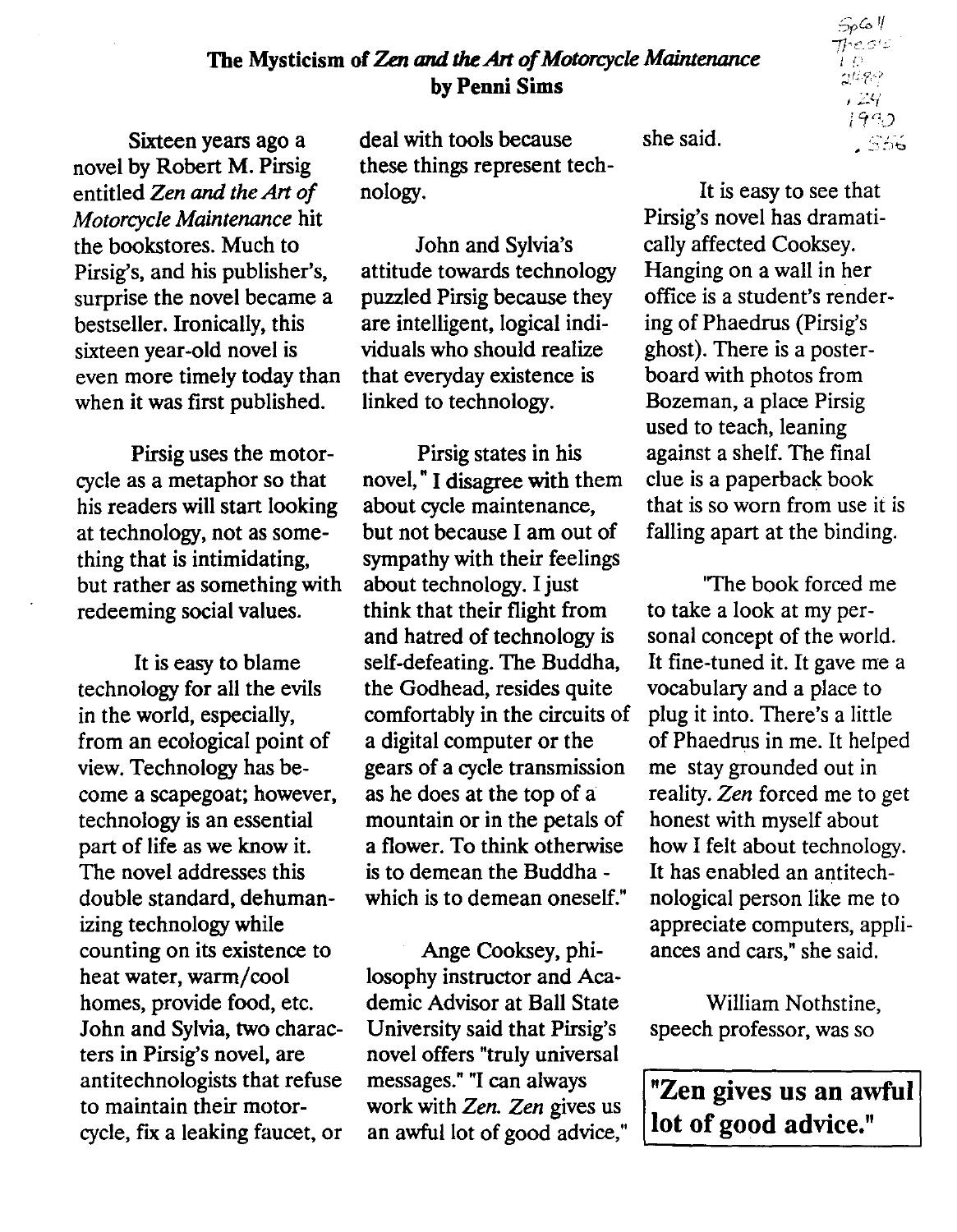enthralled with *Zen and the* novel triggered a desire to luctance to tackle this novel also credits the novel with has become involved with ever, they could not grasp observaions that I had been

me on an educational path  $\rightarrow$  seph Trimmer, professor of that I've spent the last ten **"There is an assump-** English, read the novel the years on, discovering ways of  $\begin{vmatrix} \mathbf{f} & \mathbf{f} & \mathbf{f} \\ \mathbf{f} & \mathbf{f} & \mathbf{f} \\ \mathbf{f} & \mathbf{f} & \mathbf{f} \end{vmatrix}$  first year it was published especially, if those ideolo-<br>gies are incompatible?"<br>all the sep them running."<br>with to keep them running."

ine first read *Zen and the Art did not read the novel ear-* tative state you are con-<br>of Motorcycle Maintenance in lier because the novel was stantly trying to tinker w *of Motorcycle Maintenance* in lier because the novel was stantly trying to tinker with the seventies and they still full of the same insights and the world and yourself. the seventies and they still full of the same insights and look to this novel for an-<br>observations that she was look to this novel for an-<br>subservations that she was There is and assumption<br>swers. Nothstine, like Cook-<br>dealing with during her that if you are constantly sey, was affected on a per- undergraduate career. tinkering, you won't break

*Art of Motorcycle Mainte-* look at science and technol- to an intrinsic fear of learn*nance* that he began ogy as important social ing the truth about ourstudying Eastern religions, values. Nothstine said this selves, our values and our particularly Zen. Nothstine desire is the main reason he attitudes. the work he did in Japan Ball State University's Cen- "I had been told to helping individuals with ter for Information and read it as early as 1975. A communication skills. Communication Sciences, a lot of people were suggest-Nothstine said many of state-of-the-art graduate ing I read it and I kept saythese individuals possessed school that offers courses on ing go away. The novel was excellent writing skills; how- technology in its curriculum. packed full of insights and

oral communication skills. Cooksey did not read brought to before. I could Nothstine relates this dis- *Zen and the Art of Motorcycle* identify with the mystical. crepancy to conflicts of ide- *Maintenance* until the late idea of quality he was talkologies. seventies when it was as- ing about; Cooksey said. signed in one of her under- 'The novel launched graduate courses. Unlike Cooksey, Jo-

years on, discovering ways of  $\begin{bmatrix} \text{tion that if you are} \\ \text{dealing with discourse and} \end{bmatrix}$  first year it was published dealing with discourse and because of a good review in **constantly tinkering** knowledge," he said. "When *The New York Times.* Trimyou have a value system that **you won't break down.** mer said he liked the metabegins with devaluing the **But Pirsig did. It's a** phor of the motorcycle. other system how can you **powerful metaphor,** create discourse that has any "I like the metaphor chance of being effective, **the concept of mainte-** that the inner and outer

Cooksey and Nothst- said it was ironic that she that patiently and in a medidealing with during her that if you are constantly sonal level by the novel. This Cooksey attributes the re- down. But Pirsig did. It's a

with to keep them running," In retrospect Cooksey Trimmer said. "Knowing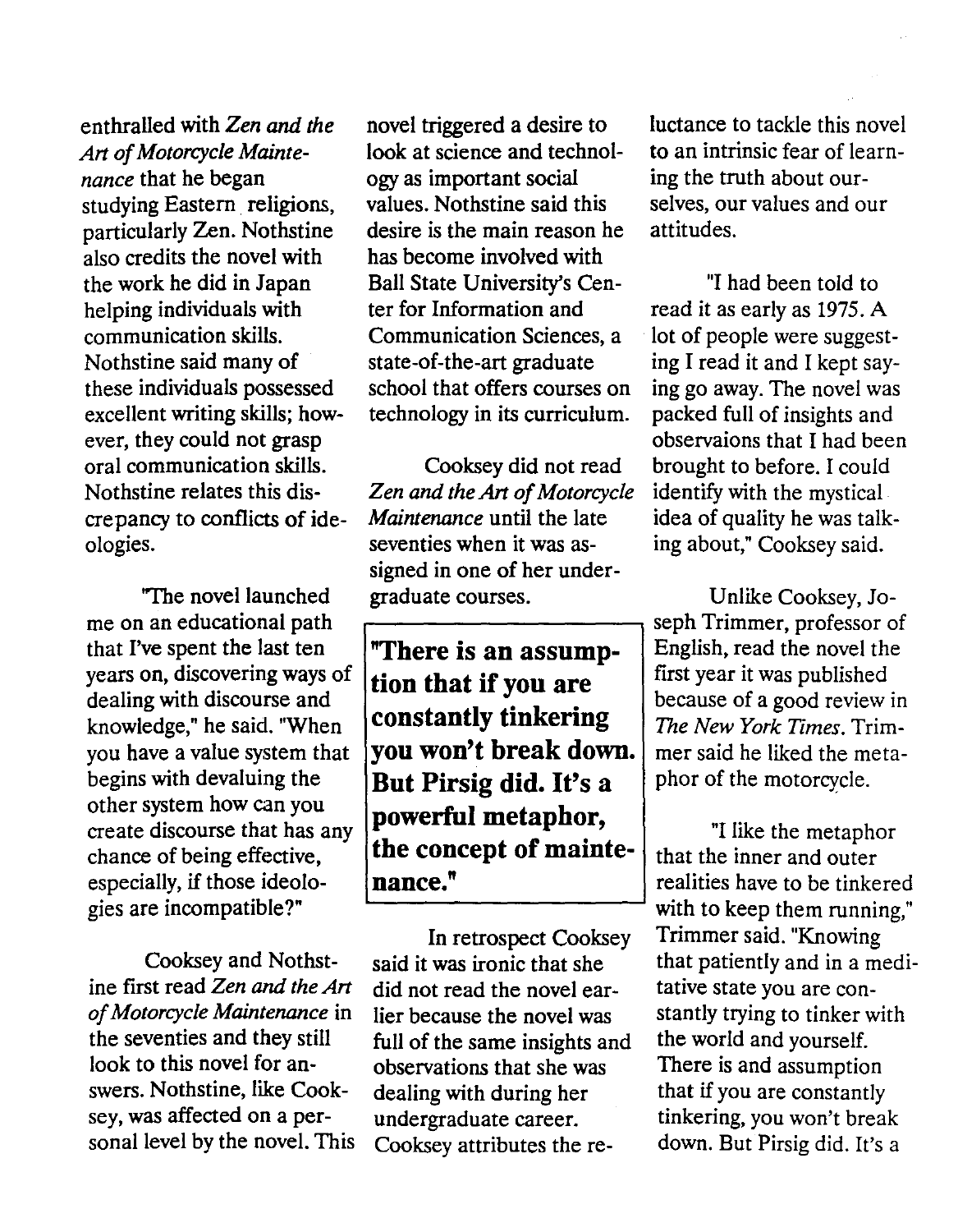and professor of history, said. "It made me a little

spised motorcycles. They are ridiculous machines." Edmonds said. "Pirsig said, standing, and between what legislative pressures in the 'And the Buddha is in the he terms the real University process. But this second motorcycle too.' I don't fully and the Church of Reason. university, the legal corpora-<br>agree with that but I am now the church of Reason. annot teach, does not agree with that but I am now tolerant of people that like "The real University... generate new knowledge or motorcycles." has no specific location. It evaluate ideas," Pirsig said. motorcycles." has no specific location. It

Not only has Pirsig's salaries and receives no **The instant is damn hard to be** novel affected Cooksey, material dues. The real novel affected Cooksey, material dues. The real creative and teach<br>Nothstine, Trimmer and University is a state of mind. Rothstine, Trimmer and University is a state of mind. creative thinking in a Edmonds on a personal It is that great heritage of level, but it has also affected rational thought that has **university setting.**" them pedagogically. Cook- been brought down to us sey, Nothstine, and Trimmer through the centuries and The conflict between have assigned the book as a which does not exist at any the real University and the course requirement while specific location. It's a state Church of Reason is still in Edmond's teaching methods of mind which is regener-<br>were directly affected by ated thoughout the centu-<br>of higher-education. *Zen and the Art of Motorcycle* ries by a body of people who *Maintenance.* The traditionally carry the title T've tried to counter-

nothing less than the  $t_{\text{non-}$  the continuing body or rea-<br>some true University crite-<br>in the son itself," Pirsig states in his ria," Cooksey said. "I work continuing body of novel.  $\begin{array}{c|c|c|c|c} \text{1.4} & \text{2.4} & \text{2.4} & \text{2.4} \\ \text{2.4} & \text{2.4} & \text{2.4} & \text{2.4} \\ \text{2.4} & \text{2.4} & \text{2.4} & \text{2.4} \\ \text{2.4} & \text{2.4} & \text{2.4} & \text{2.4} \\ \text{2.4} & \text{2.4} & \text{2.4} & \text{2.4} \\ \text{2.4} & \text{2.4} & \text{$ 

powerful metaphor, the little more aware of 'the the Church of Reason paints concept of maintenance." other side' and giving the a more realistic portrait of On the other hand, students the chance to ex-<br>What takes place at an institution On the other hand, students the chance to ex-<br>Anthony Edmonds, chair press themselves," Edmonds tution of higher-education. said the motorcycle was the more tolerable of right-brain "There's a legal entity one part of the novel that intuitive." which is unfortunately called

"I have always de-<br>I motorcycles. They are find an equilibrium between paying salaries, or receiving classic and romantic under- money and of responding to

owns no property, pays no ated thoughout the centu- of higher-education. of professor...The real Uni-<br>versity is nothing less than requisitions by putting in **"The real university is** versity is nothing less than requisitions by putting in nothing less than the the continuing body of rea-<br>nothing less than the the continuing body of rea-<br>none true University crite-

"This novel made me a an idealistic university while dents) would prefer ano-

tution of higher-education.

did not appeal to him. by the same name but which Throughout Pirsig's is quite another thing...It

knowledge into the class-The real University is room, sometimes they (stu-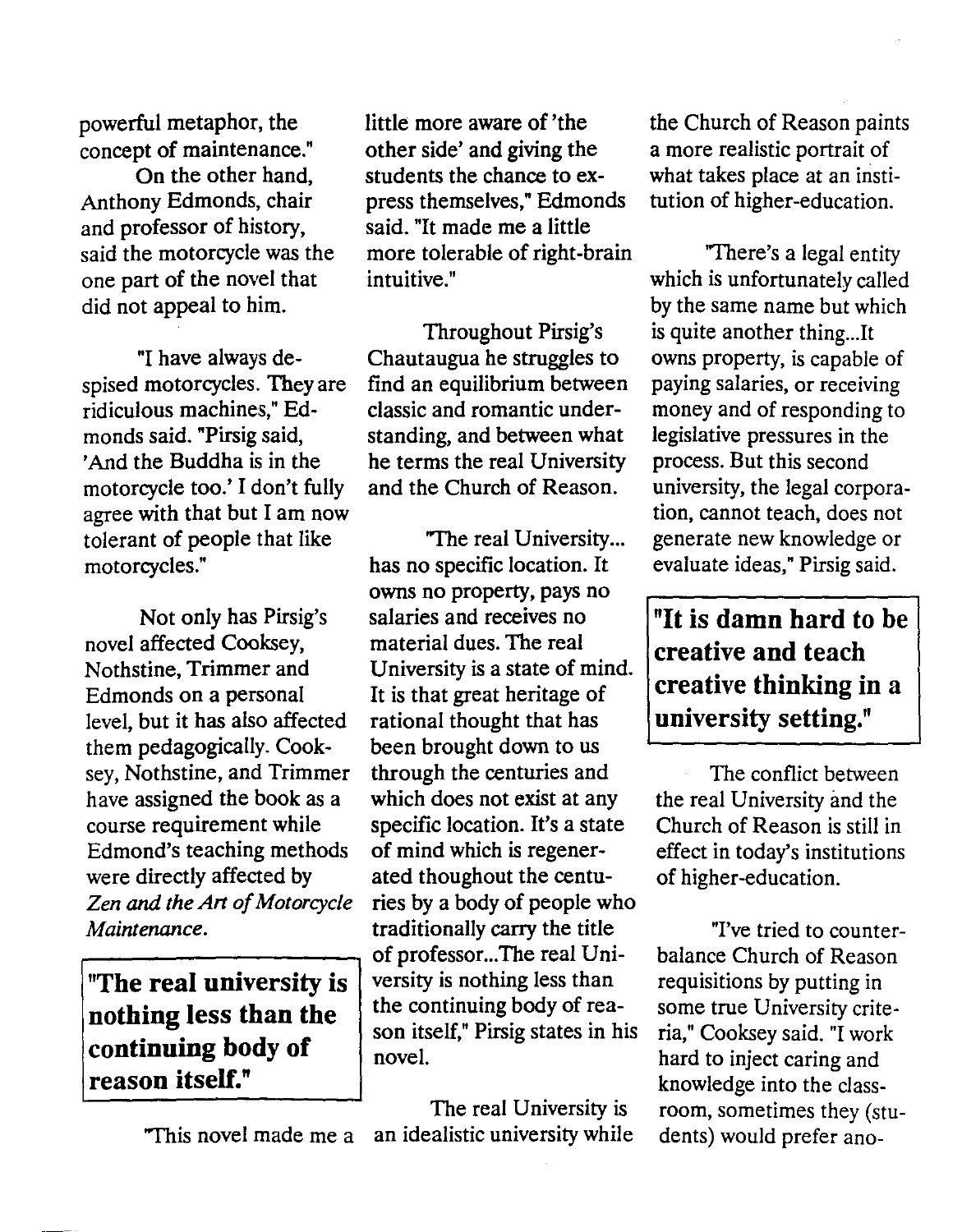the Church of Reason while puts your authority at stake."<br>teaching at a university

creative and teach creative university; however, after thinking in a university reading Pirsig's novel he "You've got to have setting," he said. "The uni-<br>began allowing students peace of mind, to value the on the model of classical in his classroom. big. Every small action is an understanding. The Church expression of your soul," of Reason states things that **"The real cycle you're** Cooksey said.<br>are not dealt with in that you cannot question - this

The conflict between Christen Chris. Pirsig's message the Church of Reason and<br>the real University is what  $\frac{1}{2}$  holistic independent you have notice the red-winged blackthe real University is what holistic judgments you have notice the red-winged black<br>still excites Trimmer about the linew compthise. Here we bird and the need to find a still excites Trimmer about to know something... Hear a beaching. Trimmer said he is teaching. Trimmer said he is sermon at the 'Church of middle-ground is as impor-<br>still fascinated by the au-<br>peasen' and then sermo to tant today as the first day still fascinated by the au-<br>the season' and then come to the novel hit the bookstor<br>the novel hit the bookstor automatically assumes and<br>the passive role the student said.

"It is a constant inter-<br>rogation of student and

that in my classroom." dent," he said. "It's what *Maintenance* Pirsig seems to makes education interesting. be preaching of the evil of makes education interesting. Nothstine agreed that The minute you empower hubris and the goodness of it is hard to get away from those on the other side it humility. Pirsig uses dual-<br>the Church of Reason while puts your authority at stake." isms throughout the novel.

setting. Edmonds is not as it is important to find some<br>skeptical about the role the type of middle-ground or skeptical about the role the "It is damn hard to be Church of Reason plays at a peace-of-mind.

are not dealt with in that **working on is a cycle** <br>(classical) way are things **called yourself...** At the beginning of the novel Pirsig is on a monot be concerned with first **Working on a motor-** | torcycle trip with his son and foremost. Anytime you **cycle, working well,** Chris and their friends John teach first principles that **conting is to become** a and Sylvia. They are travcaring, is to become a  $\vert$  and Sylvia. They are travdoes not belong in the uni-<br> **part of the process, to** when Pirsig spots a red-<br> **part of the process, to** winged blackbird. He points winged blackbird. versity." **achieve an inner winged blackbird. He points peace of mind."** | it out to an unimpressed

limits in his quest to define Pirsig defines *Zen and the* and understand quality In *Art of Motorcycle Mainte*-

nymity but they won't find teacher/teacher and stu-<br>that in my classroom." dent." he said. "It's what Maintenance Pirsig seems to One of his messages is that

versity is ultimately founded more freedom to speak out small activities as well as the

the conclusion," Edmonds the novel hit the bookstores.<br>
Firsig offers the best response to the importance of is expected to assume.<br>
Pirsig went beyond the this novel in his afterword.<br>
limits in his quest to define Pirsig defines Zen and the *nance* as a culture-bearing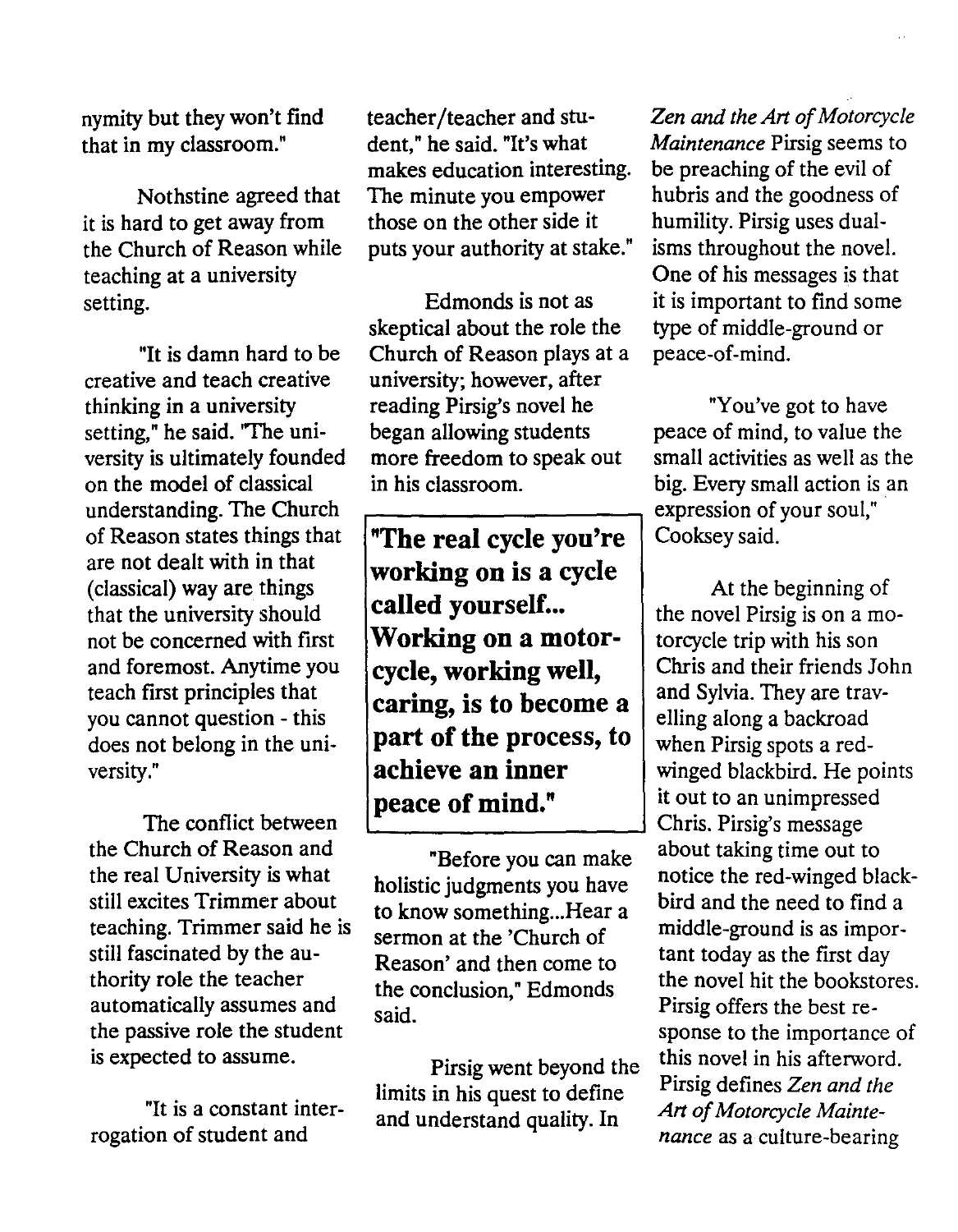book. A culture-bearing book challenges cultural value assumptions at a time when the culture is in favor of the challenge.

Pirsig states, 'This book offers another, more serious alternative to material success. It's not so much an alternative as an expansion of the meaning of "success" to something larger than just getting a good job and staying out of trouble... It gives a positive goal to work toward that does not confine. That is the main reason for the book's success, I think. The whole culture happened to be looking for exactly what this book has to offer."

If we are going to rise up to the responsibilities that lurk ahead we are going to have to take a long, hard look at ourselves as individuals, as a society, and as a culture. We need to ask ourselves what type of values our culture deems acceptable.

Are conveniences such as styrofoam plates, plastic containers, and diapers worth the risk of substantial damage to the environ-

ment? Should factories that produce cars, household appliances, and clothing be shut down until we learn how to eliminate toxic waste? In the last year values that prevailed in the eighties have been attacked and replaced with different types of values. Whether these values are better remains to be seen.

*Zen* and *the Art of Motorcycle Maintenance* is a tremendous tool to use as a guide when taking a closer look at these values. Just ask Ange Cooksey, William Nothstine, Anthony Edmonds, or Joseph Trimmer.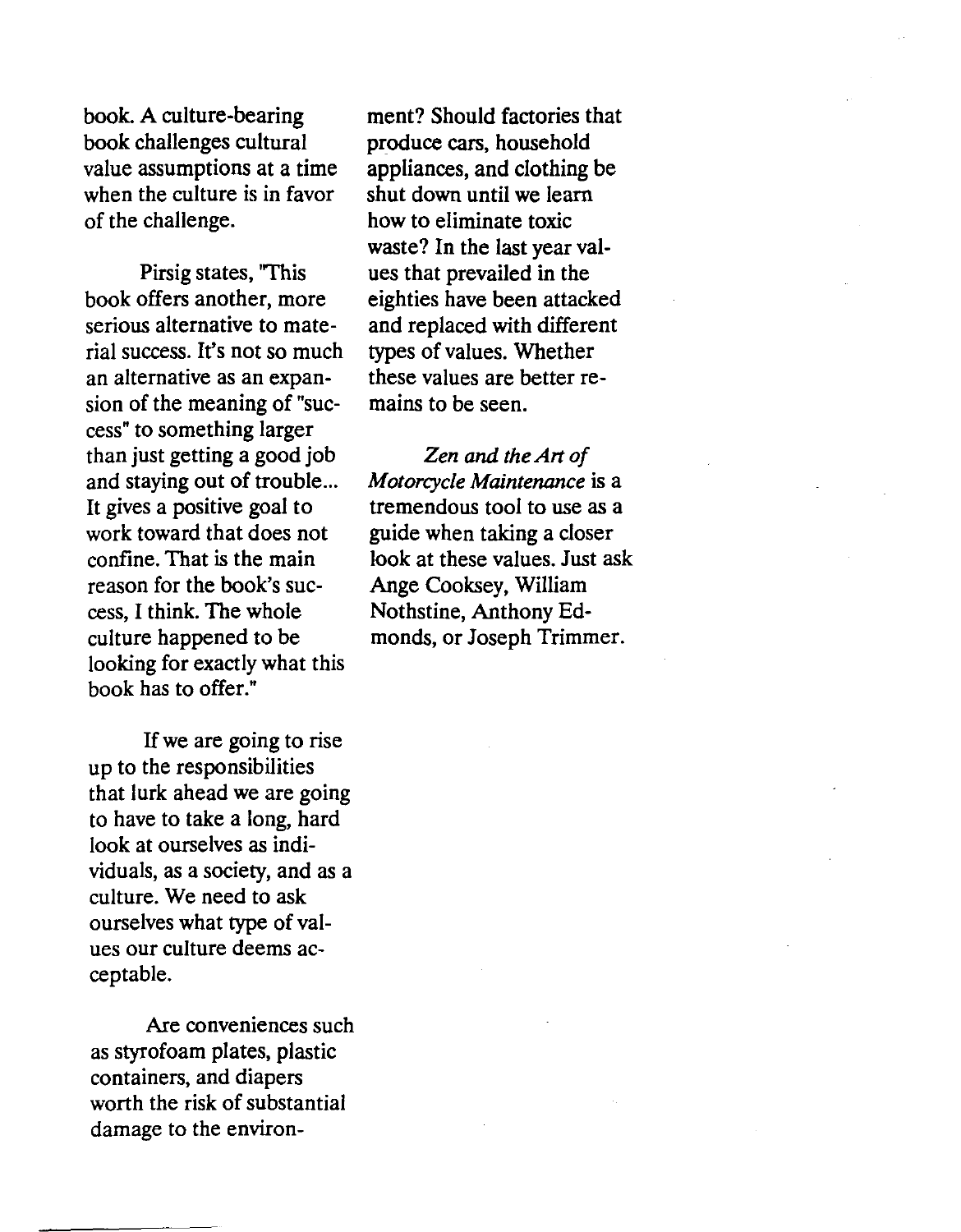#### SUGGESTED READINGS

Edwards, 3etty. Drawing on the Right Side of the Brain. Los Angeles: **J.** P. Tarcher, Inc., 1979.

Herrigel, Eugen. <u>Zen in the Art of Archery</u>. New York: andom House, Inc., 1981.

pirsig, Robert **M.** Zen and the Art of Motorcycle Maintenance. New York: Bantam Books, 1981.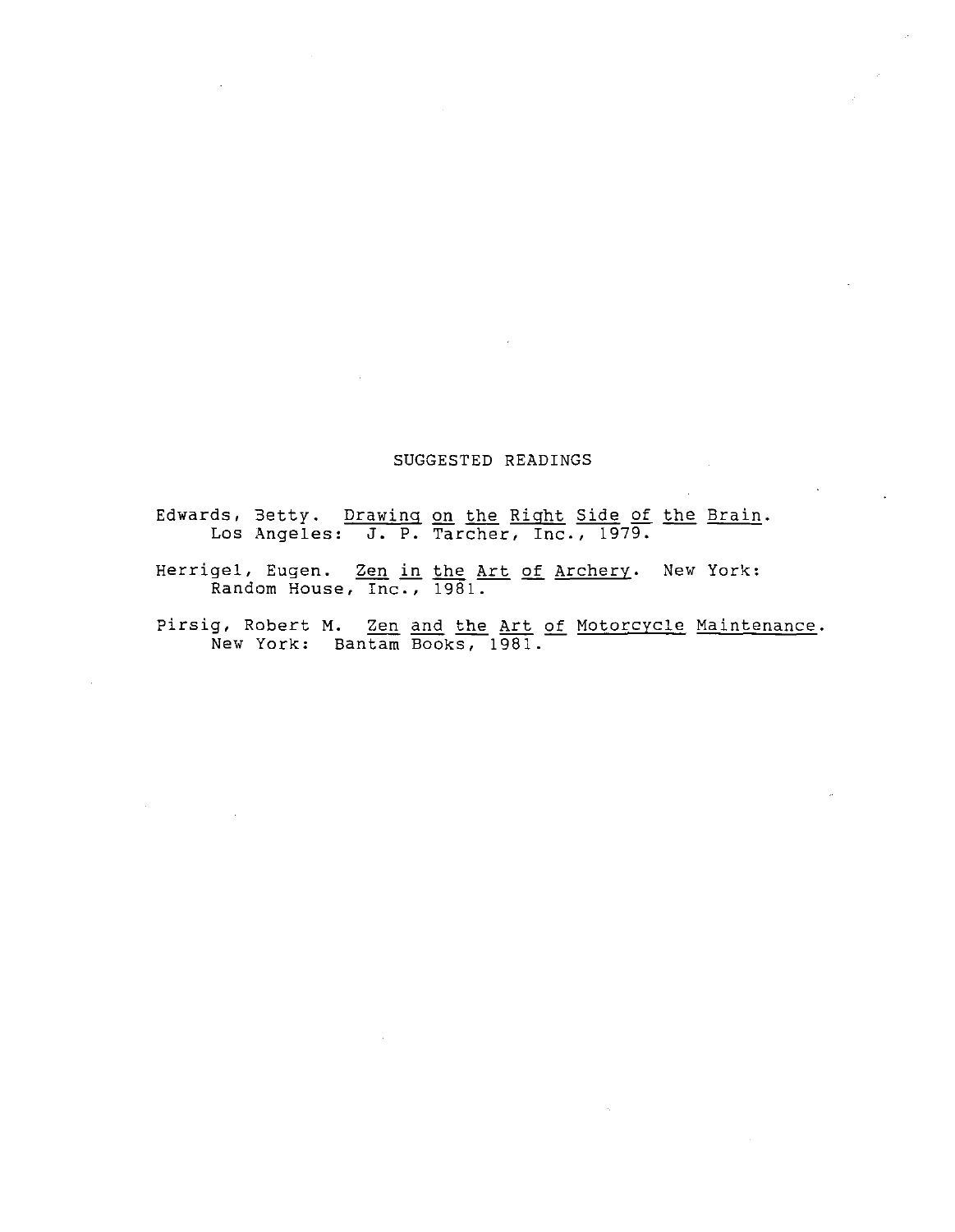# **Analysis of Creative Project**

# **I. Statement of the Creative Project**

I studied Zen and the **Art** of Motorcycle Maintenance in an independent study course with the speech department and discussed the novel with Ange Cooksey, my honor's thesis advisor, throughout January, February, and March. I decided to interview other individuals who were familiar with the novel. I was interested in what messages they got out of the novel and the way these messages affected them. My creative project is a summation of these interviews.

#### **II. Background Information**

Zen and the Art of Motorcycle Maintenance is full of powerful messages, warnings, and insights. Each time I have read it I have found something that I had missed before. This novel is like a terrific movie that can be watched over and over again without getting boring because something different is gained each time.

I knew that this novel had changed some of my perceptions about technology along with some of my personal views on life. I began noticing that Dr. William Nothstine, my independent study professor, also seemed affected by the messages. And to say that Ange Cooksey, my honor's advisor, was affected by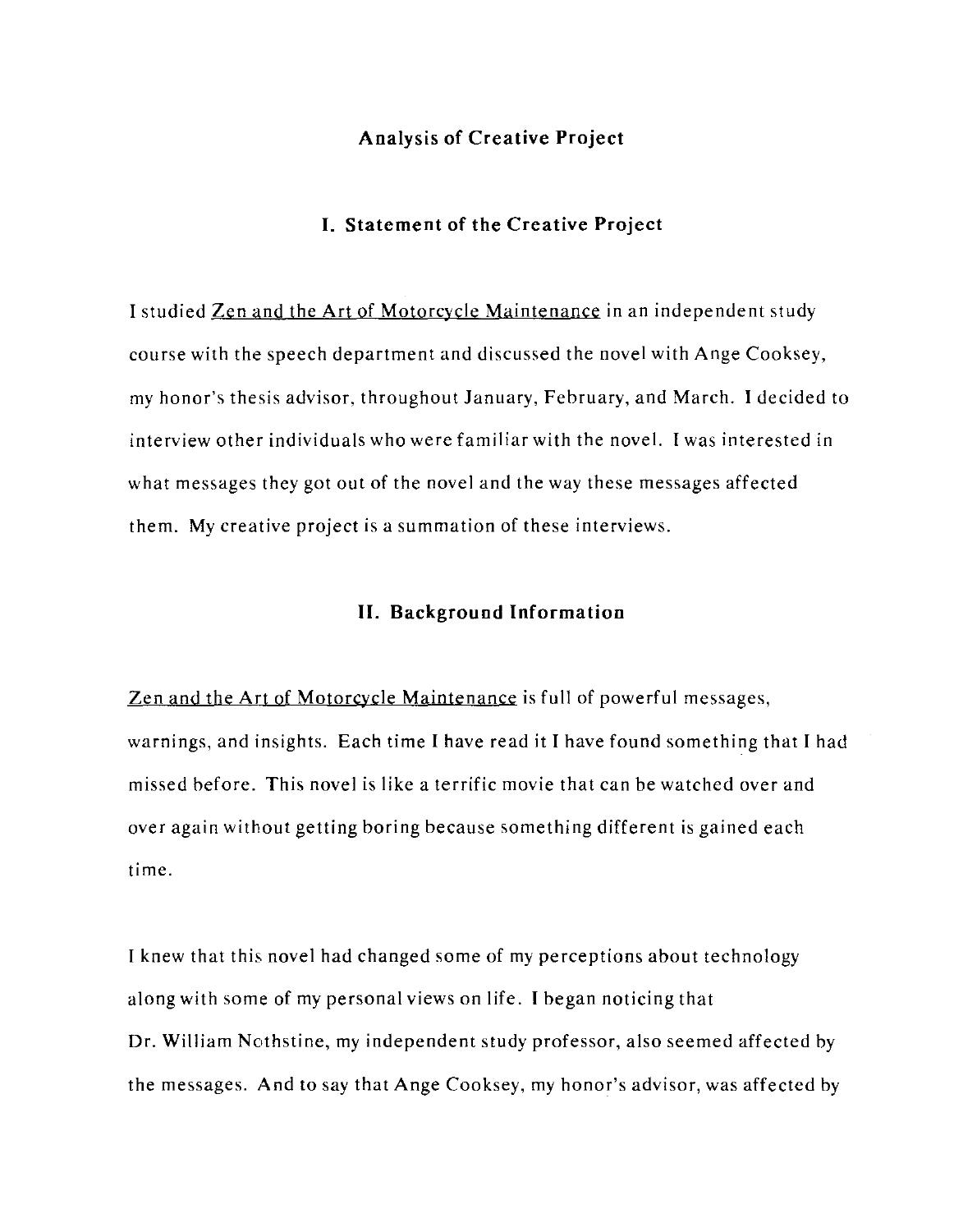Pirsig's novel would be quite an understatement. I wanted to know if others had also been moved by this nove!.

Ange Cooksey put me in touch with various individuals whom she knew had read Zen and the Art of Motorcycle Maintenance. After setting up interviews with these individuals I wrote an article, "The Mysticism of Zen and the Art of Motorcycle Maintenance," that explains how this novel has affected these individuals on a personal and intellectual level.

I interviewed Nothstine and Cooksey along with Dr. Anthony Edmonds, chair and professor of history and Dr. Joseph Trimmer, Assistant professor of English. I have never heen extremely good at interviewing; therefore, I had to struggle throughout the interviewing process. Each night hefore an interview I would write down those questions I wanted to ask the interviewee. Then I would worry that these questions were too broad, too specific, or just not appropriate. The ten minutes before an interview were awful. My hands would get clammy but before I realized it the interview would be over.

The interviews were insightful, sometimes revealing, and overall extremely interesting. Edmonds admitted he hated motorcycles, Nothstine admitted worshipping Spider-man as a child, Trimmer told of a professor who had an experiment dealing with the gradeless university here at Ball State, and Cooksey told of the time she fixed her car's muffler with a coat hanger.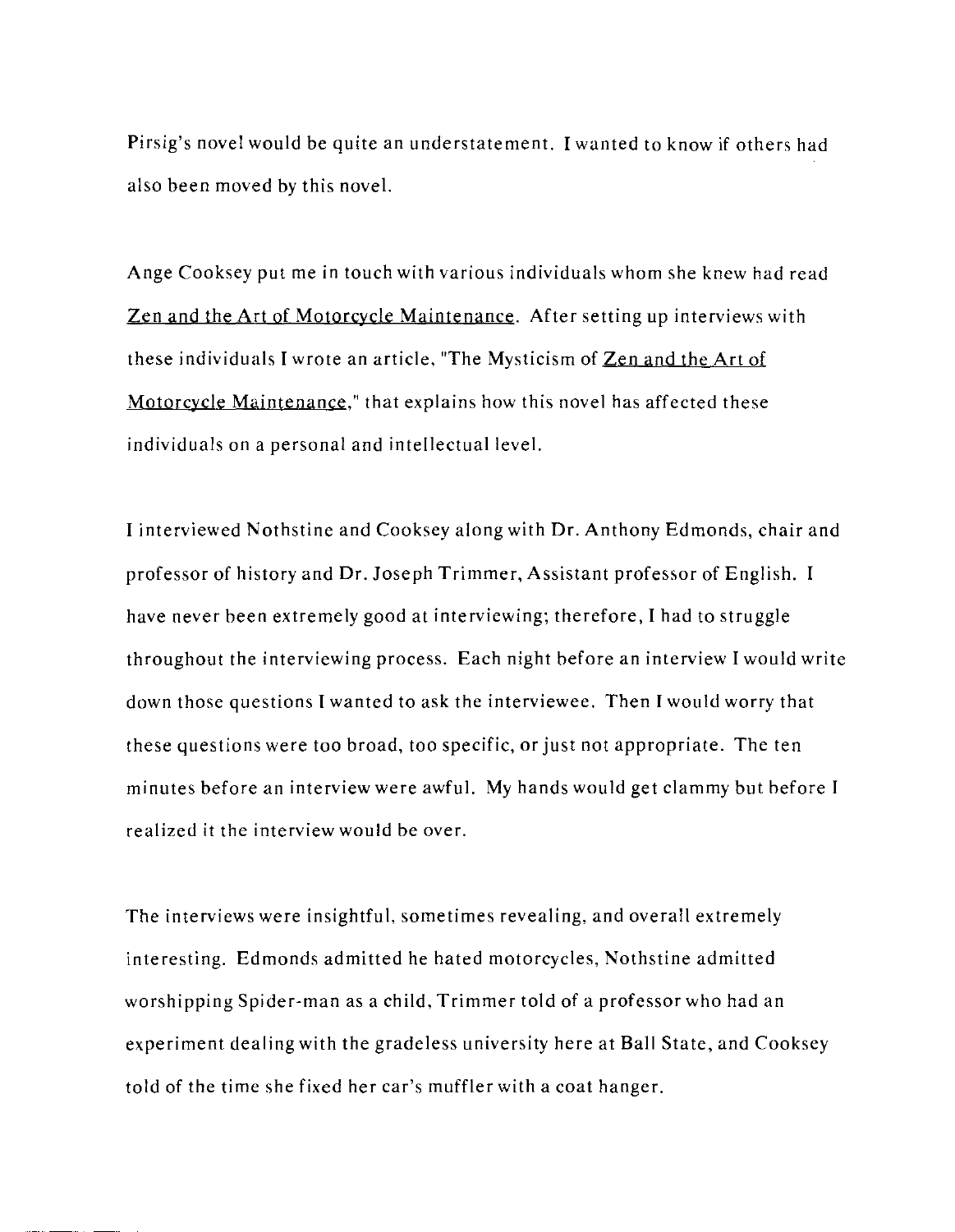The interviewing process was easy when compared to writing the actual article. I had terrific quotes but it was now up to me to explain the quotes in a way that people who had never heard of this novel could understand. This process confirmed that I am a true "romantic." It took me forever to organize my thoughts. It took me even longer to compile the quotes in a way that I. let along anyone else, could understand.

This project has been extremely beneficial to me. I had to call and set up sessions with the individuals I wanted to interview. I am not very comfortable talking to people on a one-to-one basis; therefore, this was a tremendous exercise for me. This project also forced me to think about the type of questions I needed to ask the interviewee. This was practical experience that will come in handy if I go into a career in newswriting for radio or television, an option that exists at this time. The interviews were nerve-racking but again they were practical experience for a career in news. Writing the actual article was the hardest part of this project. I was forced to analyze my notes, organize my notes, and then try to compile the quotes in a way that would make sense to someone reading the article without the knowledge I had about the subject.

This creative project was a positive experience because it required my becoming more professional when conducting the interviews. I had to interview the individuals when it was convenient for them, not when it was convenient for me. I had to look and act as professional as the circumstances surrounding the interview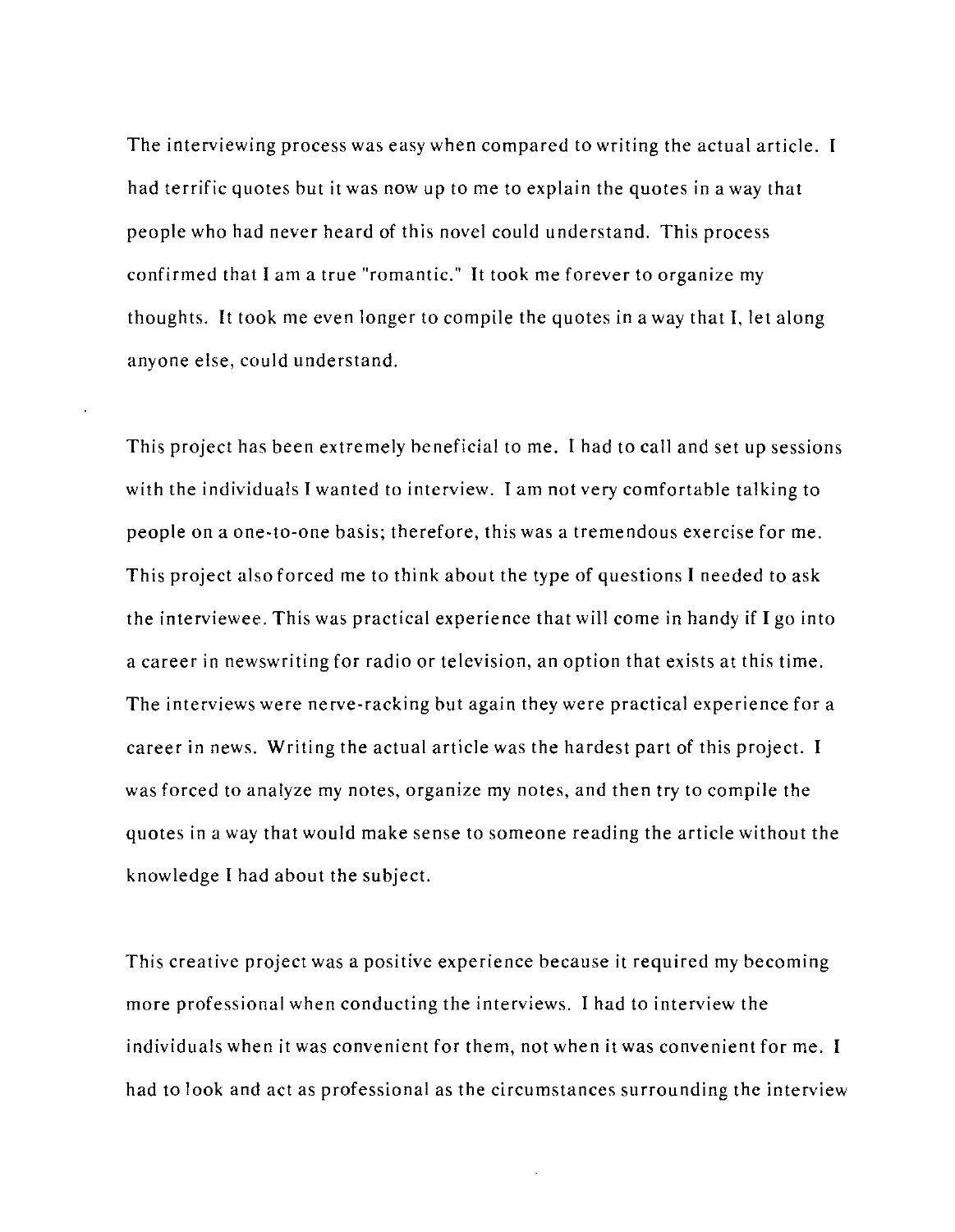would allow.

The practical experience I gained from this project is important, but it was the ability to further probe an inspiring novel that made it all worthwhile. I got to debate "the real University" versus "the Church of Reason" with people who search for an equilibrium everyday. I was able to explore the evils of technology with individuals who protested the Vietnam War. Lastly, I was treated as an intelligent, responsible adult, rather than a bumbling undergraduate.

"The Mysticism of Zen and the Art of Motorcycle Maintenance" will not win a pulitzer-prize, nor will it move anyone like Pirsig's novel. This project is valuable because it tells of the power of communication. Pirsig had a powerful story to tell. The impact it had on the interviewee's lives implies that he told it quite well.

The messages throughout this novel are as timely today as they were when the novel was first published in 1974. Pirsig warns of the decline of educational systems, of a society spoiled by conveniences and set apart from what is going on in the world, and of a need to understand and utilize technology. These messages are extremely important today. The environment is being destroyed because our ancestors did not fully understand the consequences of industrialization. Eastern Europe, forgotten for so long, is now alive and of immense importance to our economy. Everyone agrees something is amiss with our educational system but no one cares enough to do anything about it. Meanwhile foreign students are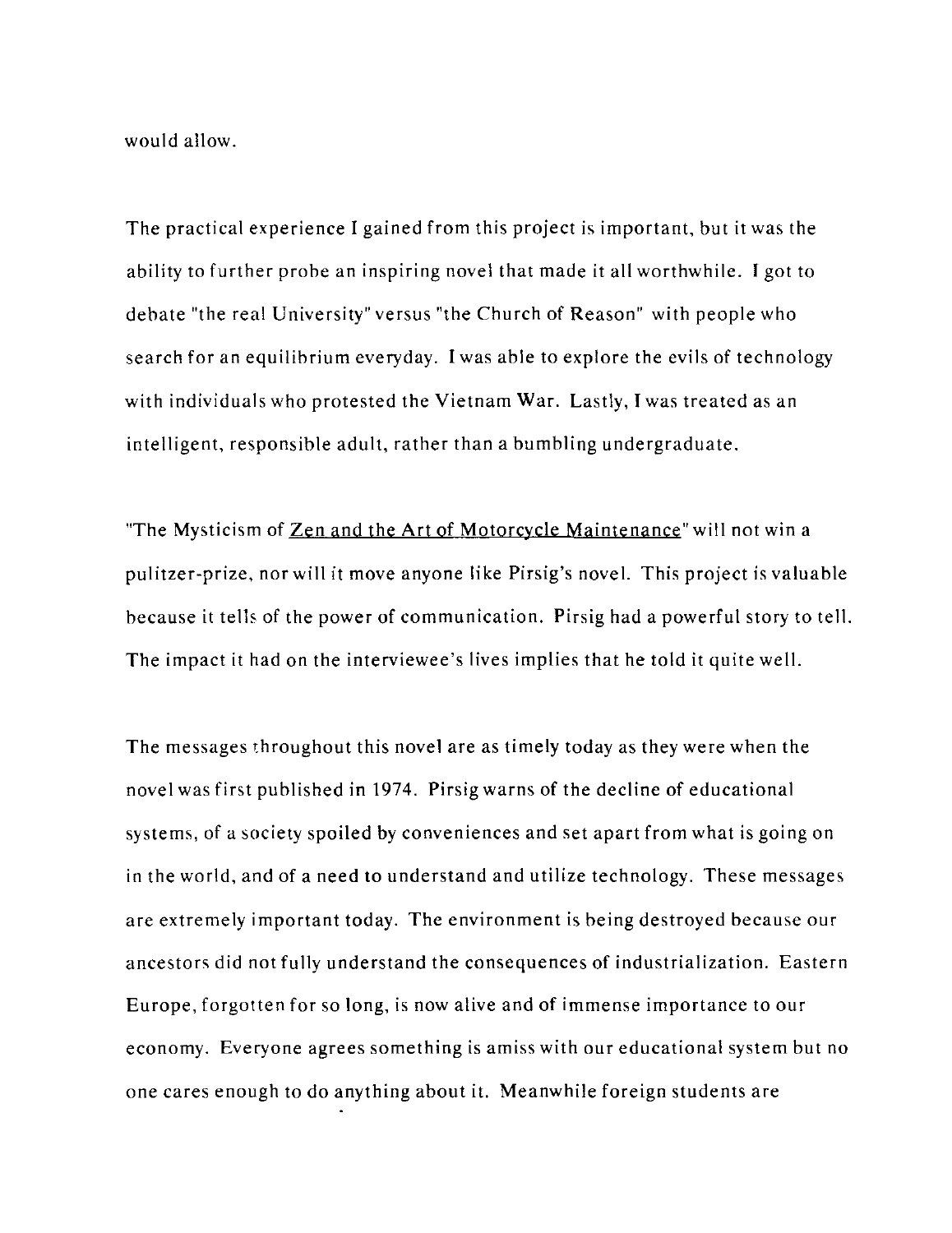becoming more educated and putting a squeeze on the job market. If just one person takes a deeper look into these problems and follows the solutions Pirsig offers in his novel, this project has performed a valuable service.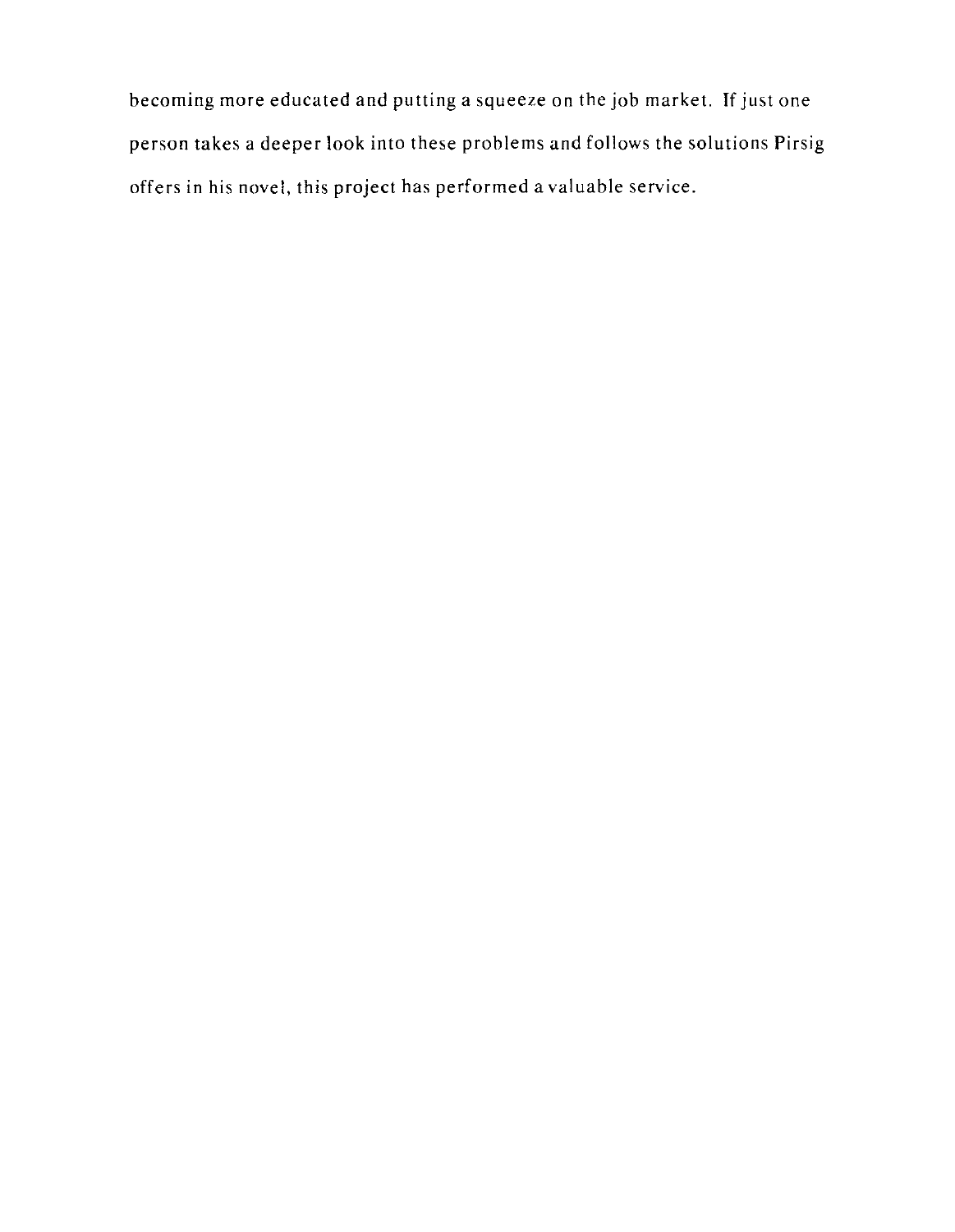# **III. Evidence of Research**

(see Interview notes)

 $\label{eq:2.1} \frac{1}{2} \sum_{i=1}^n \frac{1}{2} \sum_{j=1}^n \frac{1}{2} \sum_{j=1}^n \frac{1}{2} \sum_{j=1}^n \frac{1}{2} \sum_{j=1}^n \frac{1}{2} \sum_{j=1}^n \frac{1}{2} \sum_{j=1}^n \frac{1}{2} \sum_{j=1}^n \frac{1}{2} \sum_{j=1}^n \frac{1}{2} \sum_{j=1}^n \frac{1}{2} \sum_{j=1}^n \frac{1}{2} \sum_{j=1}^n \frac{1}{2} \sum_{j=1}^n \frac{$ 

 $\mathcal{L}^{\text{max}}_{\text{max}}$  and  $\mathcal{L}^{\text{max}}_{\text{max}}$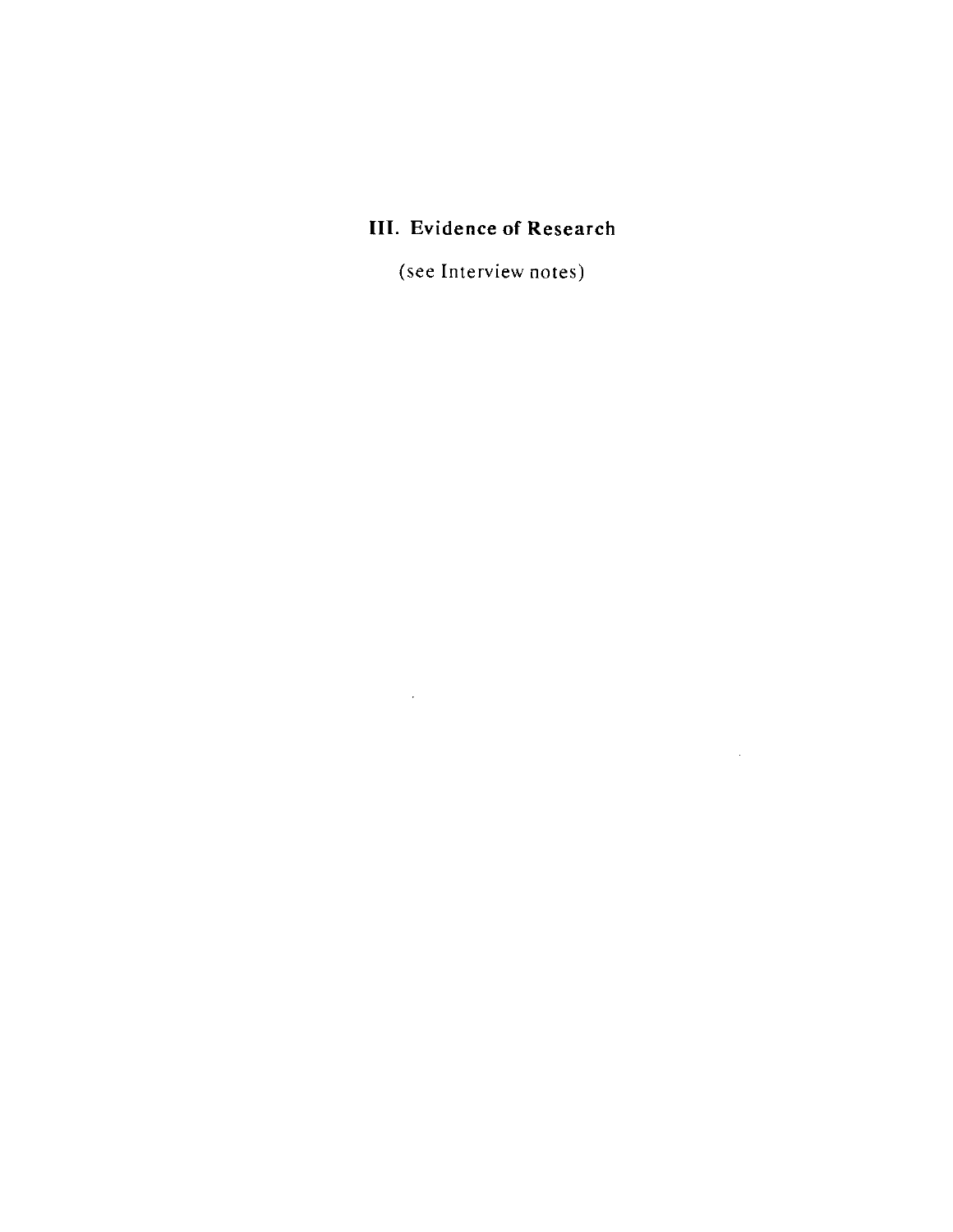Dr. Anthony Edmonds Zen Interview Notes April 12, 1990 at 3:15 p.m.

Question: When did you first read Zen and the Art of Motorcycle Maintenance?

- Answer: I read a book when it was first published.
- Question: What was your initial impression of the book?
- Answer: I thought it was wonderful reading, thoroughly enjoyable. It worked on all sorts of levels. For a novel that works on a narrative level it works on a literary level well written, wonderful characterizations, a combination of fiction and autobiography. Elements of fiction and non-fiction are interwoven. I learned a hell-of-alot about teaching from this book. A brief course in the history of western philosophy. It works on a psychological level.
- Question: What did you think of Pirsig's evaluation of higher education? Answer: I did not fully agree with it. In a way it depends upon the independent teacher and the independent course. It is a synthesis of the two. Before you can make holistic judgements you have to know something before you debate it. Hear a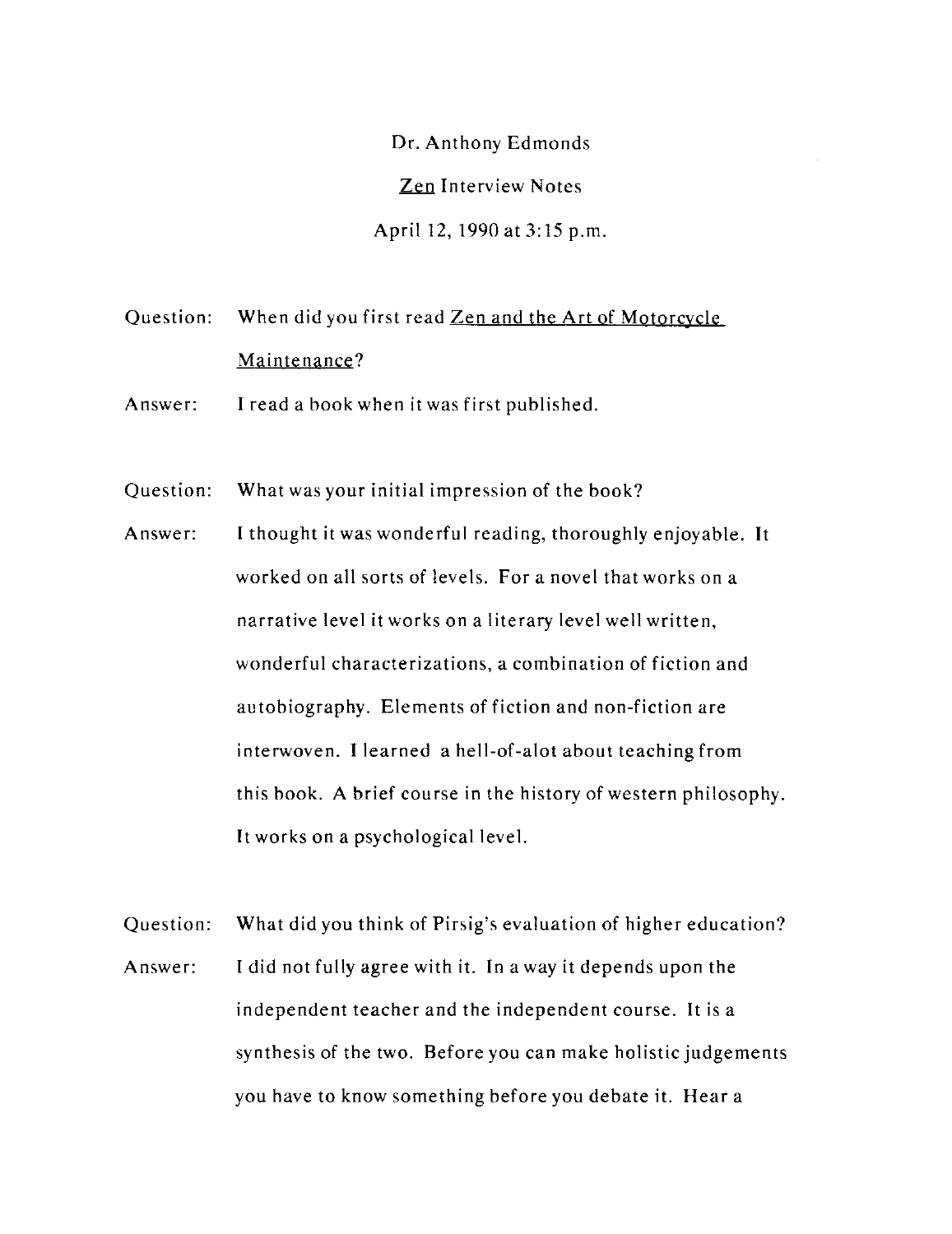Superficially it's not that hard of work. If you cast the Church of Reason out you are going to be in trouble. (Pirsig's novel) did make me a little more aware of the other side, giving students the chance to express themselves. You still have to have an understanding. Made me a little less intolerable of right-brain intuitive.

Question: What was the message you got out of this novel?

Answer: I have always despised motorcycles. They are ridiculous machines. I learned to understand how people can appreciate technology. ' And the Buddha is in the motorcyle too.' I don't fully agree with that. I am tolerant of people that like motorcycles.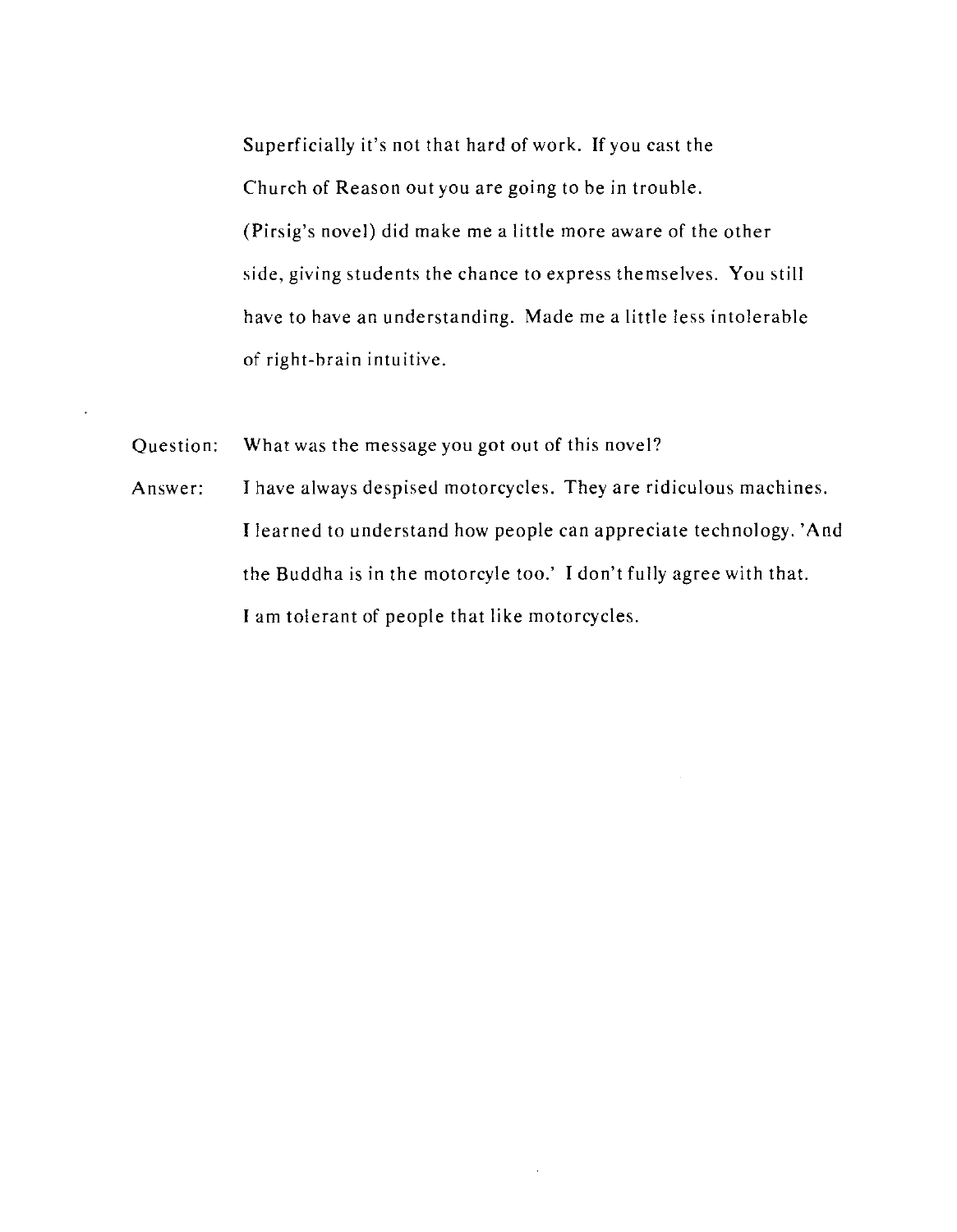Dr. William Nothstine Zen Interview Notes April 13, 1990 at 2:30 p.m.

Question: What intrigued you about Zen and the Art of Motorcycle Maintenance?

- Answer: How you can create discourse that has any chance of being effective when dealing with ideologies that are incompatible. When you have a value system that begins with devaluing the other system.
- Question: Do you agree or disagree with Pirsig's perception of higher education?
- Answer: I agree that the university is ultimately founded on the model of classical understanding. That things that are not dealt with in that way are things that the university should not be concerned with first and foremost. Anytime you have first principles that you cannot question that doesn't belong in the university. It is damn hard to he creative and teach creative thinking in an university setting. What are we actually doing here? Are we here to advance learning? Are we here to create good people and world citizens? Are we here to prepare for material success?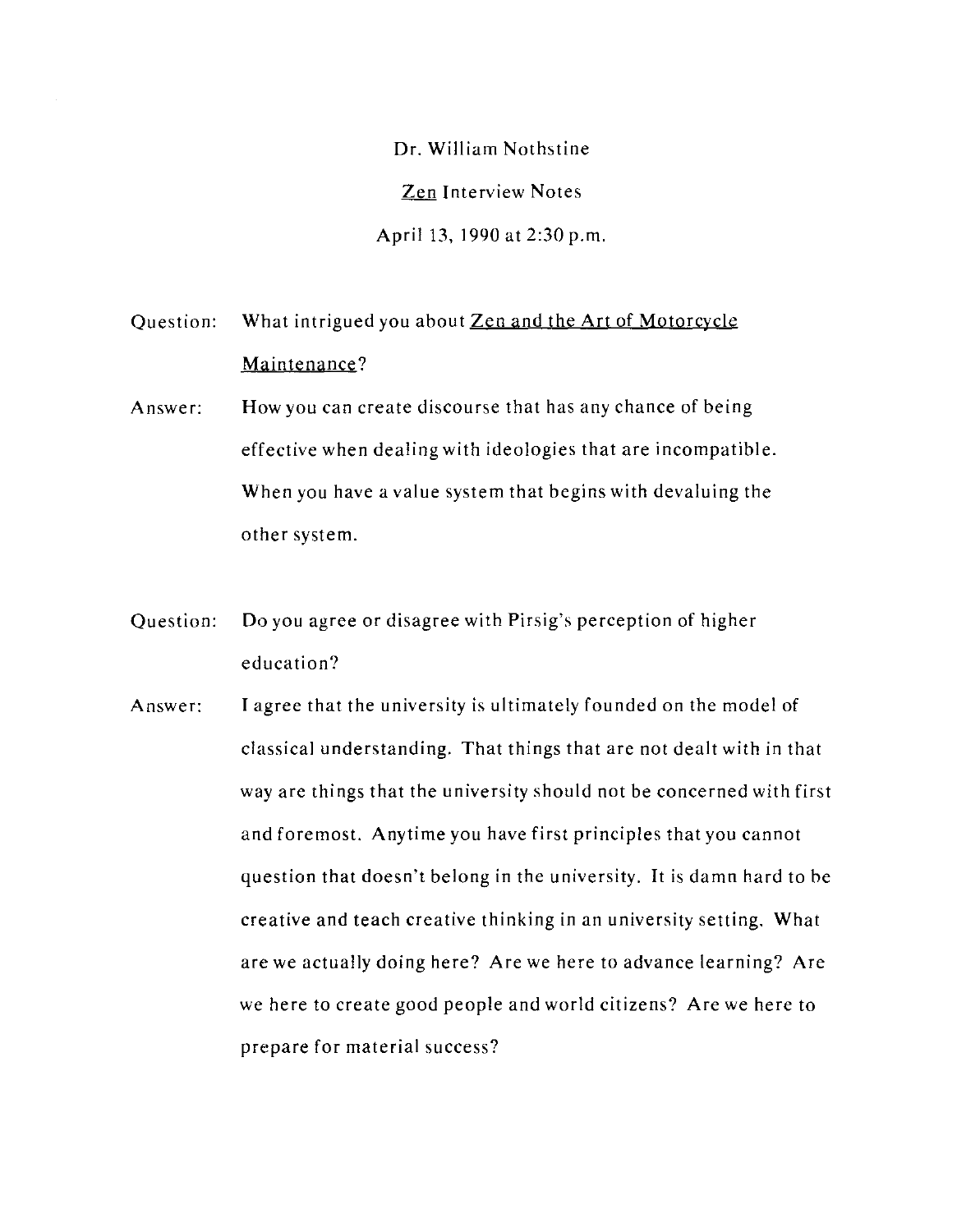Question: What was the most important message that you got out of this novel? Answer: It is the book that got me started studying Zen thinking. It is also the book that got me involved with English teachers in Japan that possess excellent writing skills, however, the oral communication skills were lacking. I started dealing with questions of science and technology as problems of social values. This novel launched me on an educational path that I have spent the last ten years on, searching for ways of dealing with discourse and knowledge without the classical implications.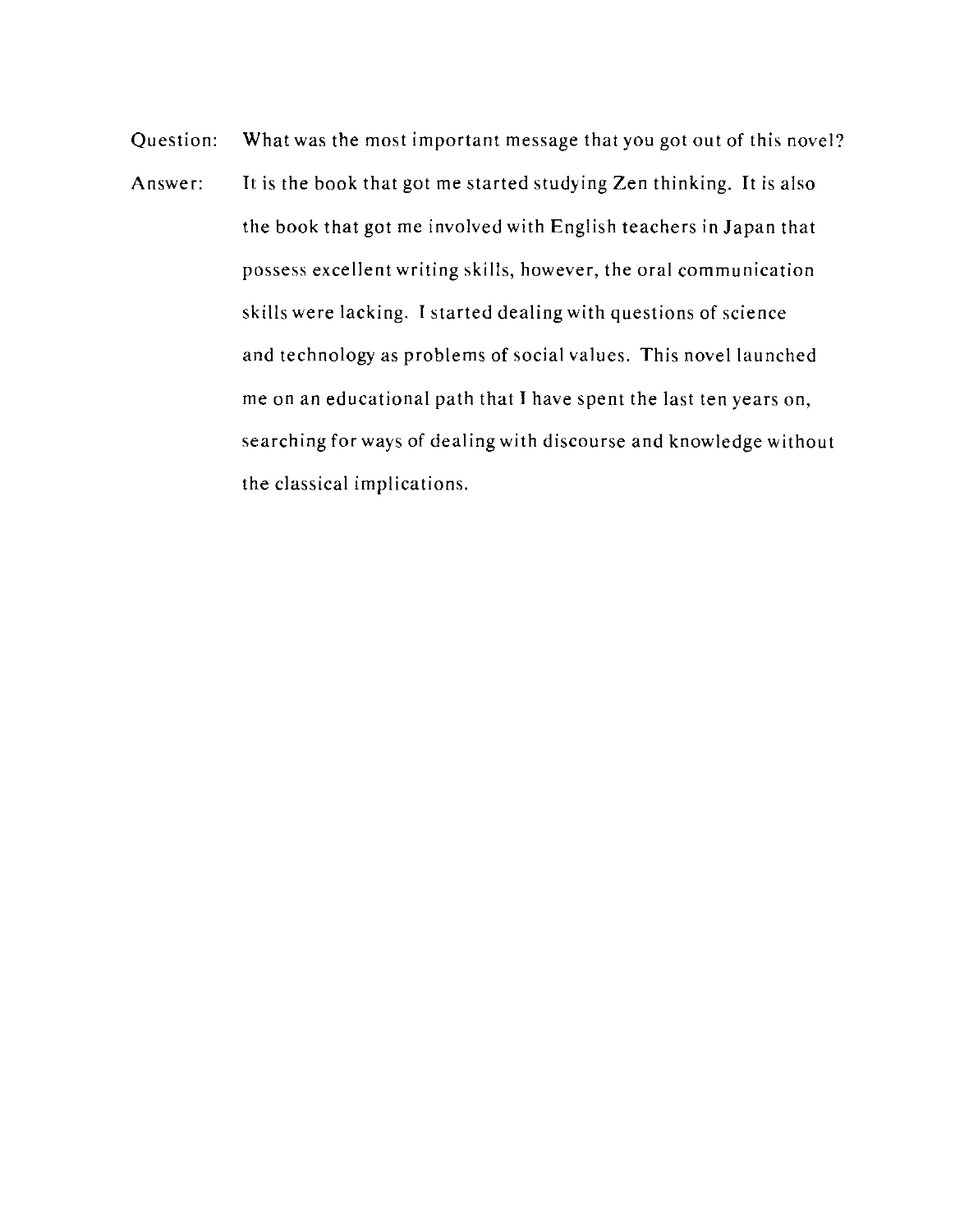Ange Cooksey Zen Interview Notes April 13, 1990 at 3:00 p.m.

Question: Why did you read Zen and the Art of Motorcycle Maintenance?

- Answer: It was part of Dr. Trimmer's syllabus. I had been told to read it as early as 1975. A lot of people were suggesting I read it and I kept saying go away. It is packed full of insights and observations that I had been brought to before. I saw a lot of familiarities. How I could identify with what he was talking about - the mystical idea of quality.
- Question: Do you agree with Prisig's perception of higher education? Answer: I agree. The agreement is born of ten years of teaching at an university setting. I've dealt with that trying to get a fieldtrip for my dream class funded. The Church of Reason has come to sit in my office the past few days.
- Question: How has Zen and the Art of Motorcycle Maintenance affected you on a personal level?
- Answer: The book forced me to take a look at my personal concept of the world. It fine-tuned it. It gave me a vocabulary and a place to plug it into. There is a little of Phaedrus in me. It helped me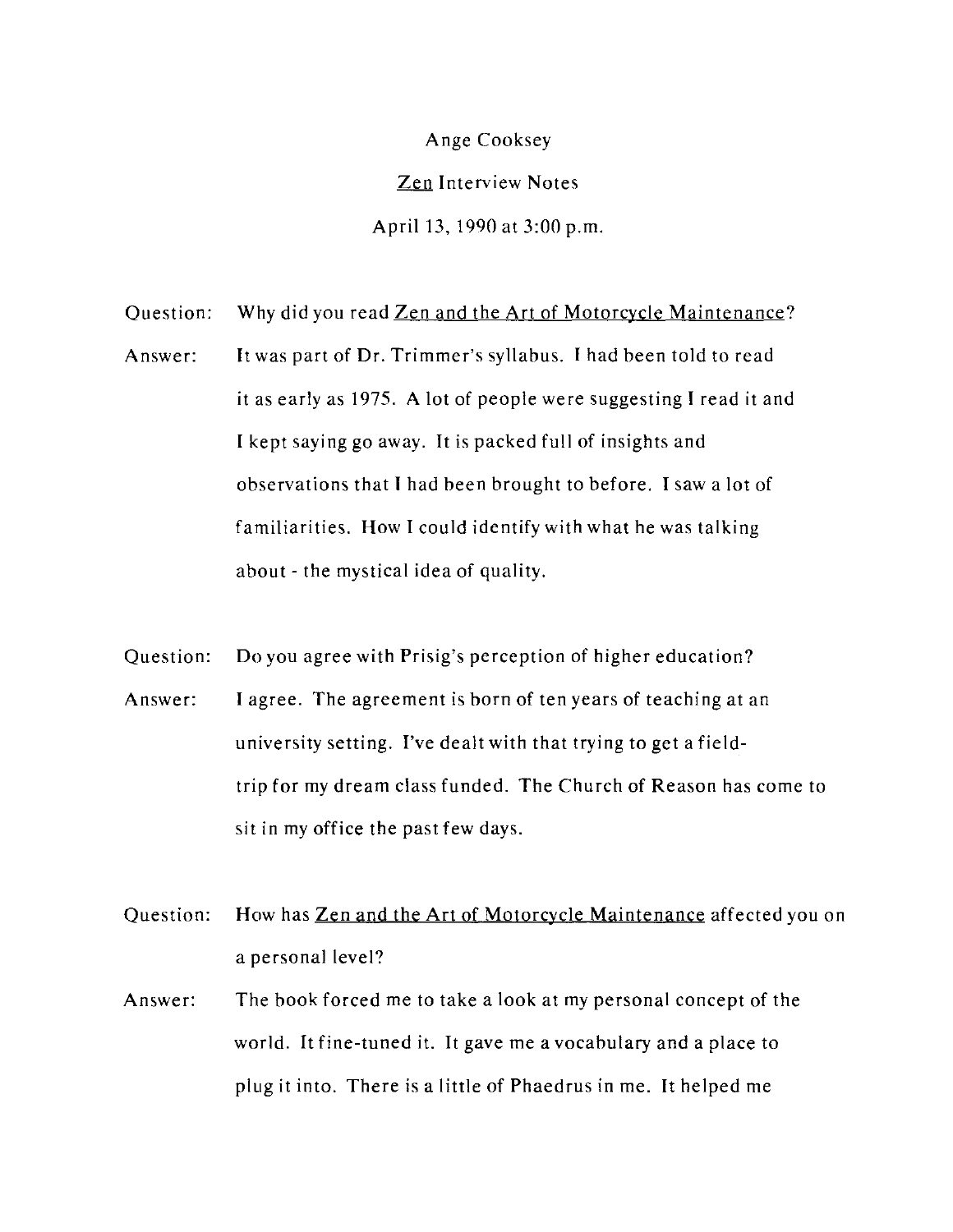stay grounded out in reality. It forced me to get honest with myself about how I felt ahout technology. It has enabled an antitechnologist, like me, to appreciate computers, household goods, cars, etc.

Question: How has this novel affected your teaching?

Answer: I never was a grade-lover. When I met up with the section about grades in Zen it fueled a fire in me. I cannot eliminate grades, hut it has enabled me to downplay grades, to place less evaluation of objectivity and evaluate more on subjectivity. It takes an awful lot of time and an awful lot of energy. I've tried to counterbalance Church of Reason requisites and putting in some true university criteria. I expect more from students who are gifted and talented and I expect less from those who have trouhle attaining knowledge. I work hard to inject caring and knowledge into the classroom, sometimes to the student's dismay, because sometimes they would prefer anonymity, but they won't find that in my classroom.

Question: Why continue using this novel?

Answer: I can continue to work with  $\mathbf{Zen}$ .  $\mathbf{Zen}$  gives us an awful lot of good advice. You've got to approach a subject from many different viewpoints. You need to work conceptually at a level where  $\mathbf{Zen}$  is.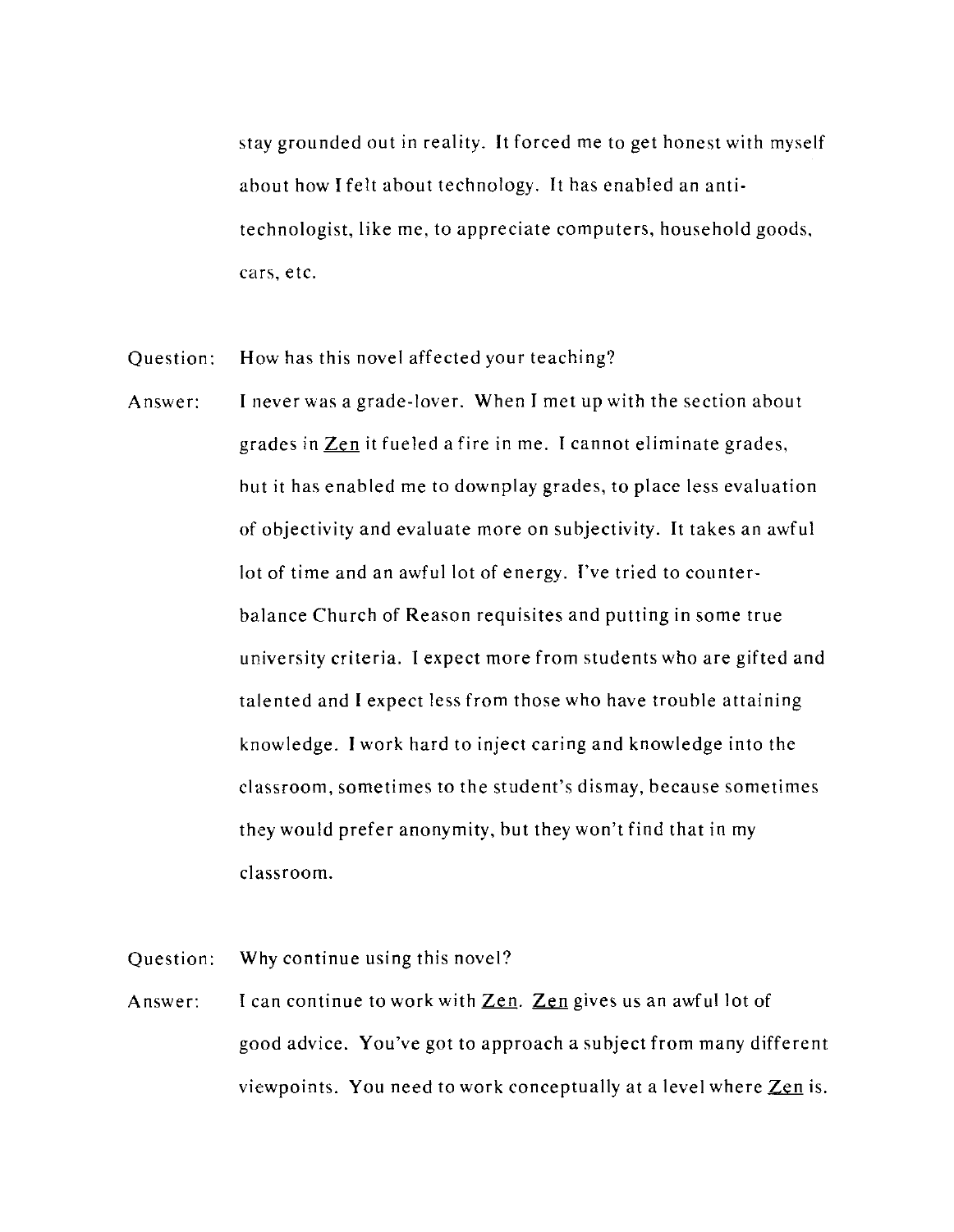The way I've rationalized it to myself is hecause I'm introducing this hook to student four or five years hefore I saw it. Hopefully they will pick it up again.

- Question: What was the most important message you got out of Zen and the Art of Motorcycle Maintenance?
- Answer: To strive for peace-of-mind. You've got to have peace-of-mind. You've got to value small activities as well as big. Every small action is an expression of your soul.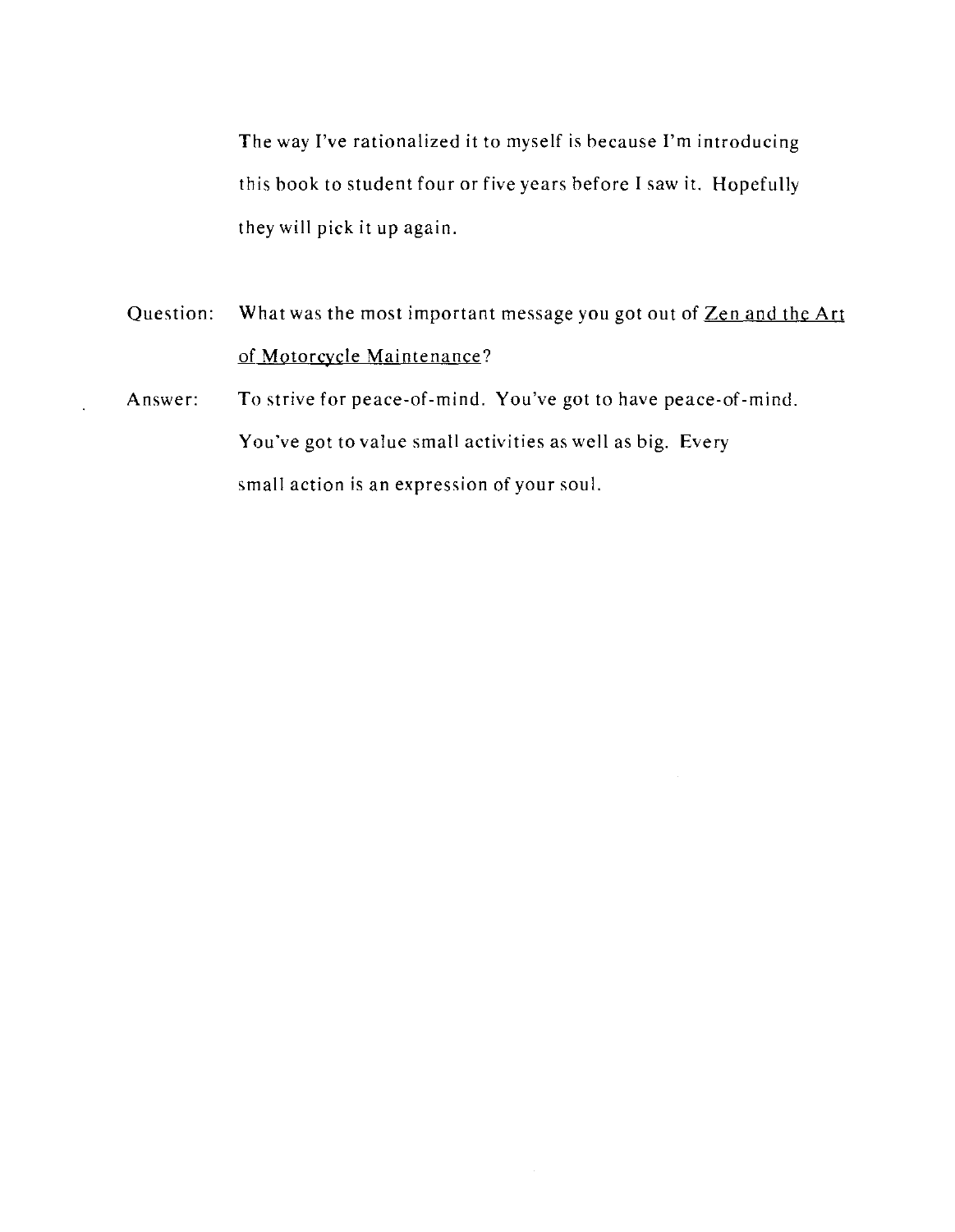Or. Joseph Trimmer

Zen Interview

April 19,1990 at 5:00 p.m.

- Question: Why did you read Zen and the Art of Motorcycle Maintenance?
- Answer: I read a review in The New York Times it sounded like an interesting book.
- Question: What was your initial impression of this novel?
- Answer: Iliked the metaphor of the motorcycle that both the inner and outer reality have to he tinkered with to keep them running.
- Question: Is the grade-less university a feasible idea?
- Answer: Students who are given a pass grade want to know how good their papers were. There is a need for proof. That is what education seems to reward. **In** some cases grades motivate and can take away anxiety.
- Question: What did you think of Prisig's perception of higher education?
- Answer: A relationship with a student and teacher is extremely complicated. The book itself revises the question of the role of the learner and the role of the authority. The constant interrogation of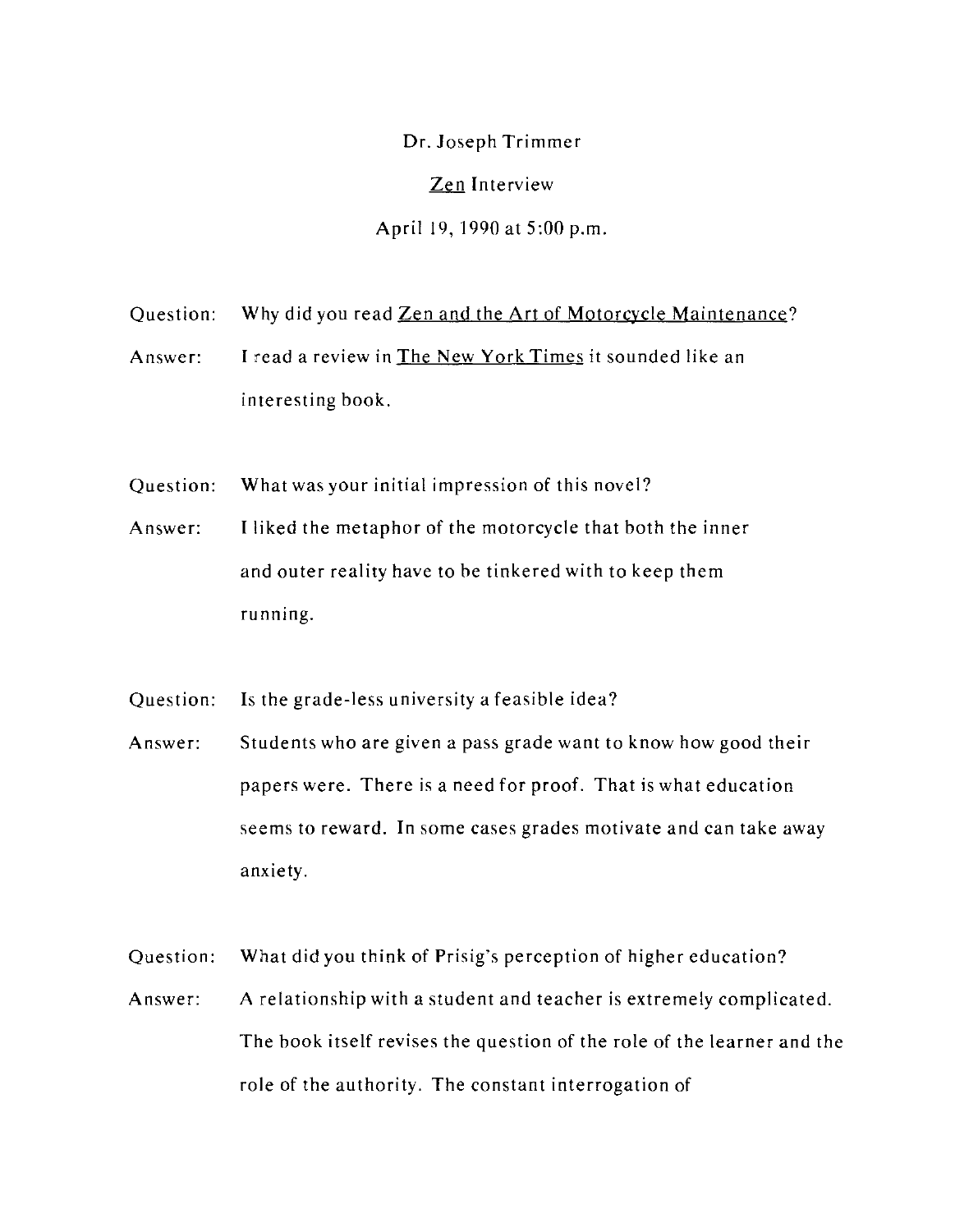student/teacher and teacher/student is what makes education interesting. The minute your empower those on the other side it makes your authority at stake. These tensions are fascinating.

Question: What important message did you get out of Zen and the Art of Motorcycle Maintenance?

Answer: The idea of maintenance. The idea that nothing is ever fixed. Knowing that patiently and in a meditative state you are constantly trying to tinker with the world, yourself. There is an assumption that if you are constantly tinkering you won't break down, but he did. It's a powerful metaphor the concept of maintenance.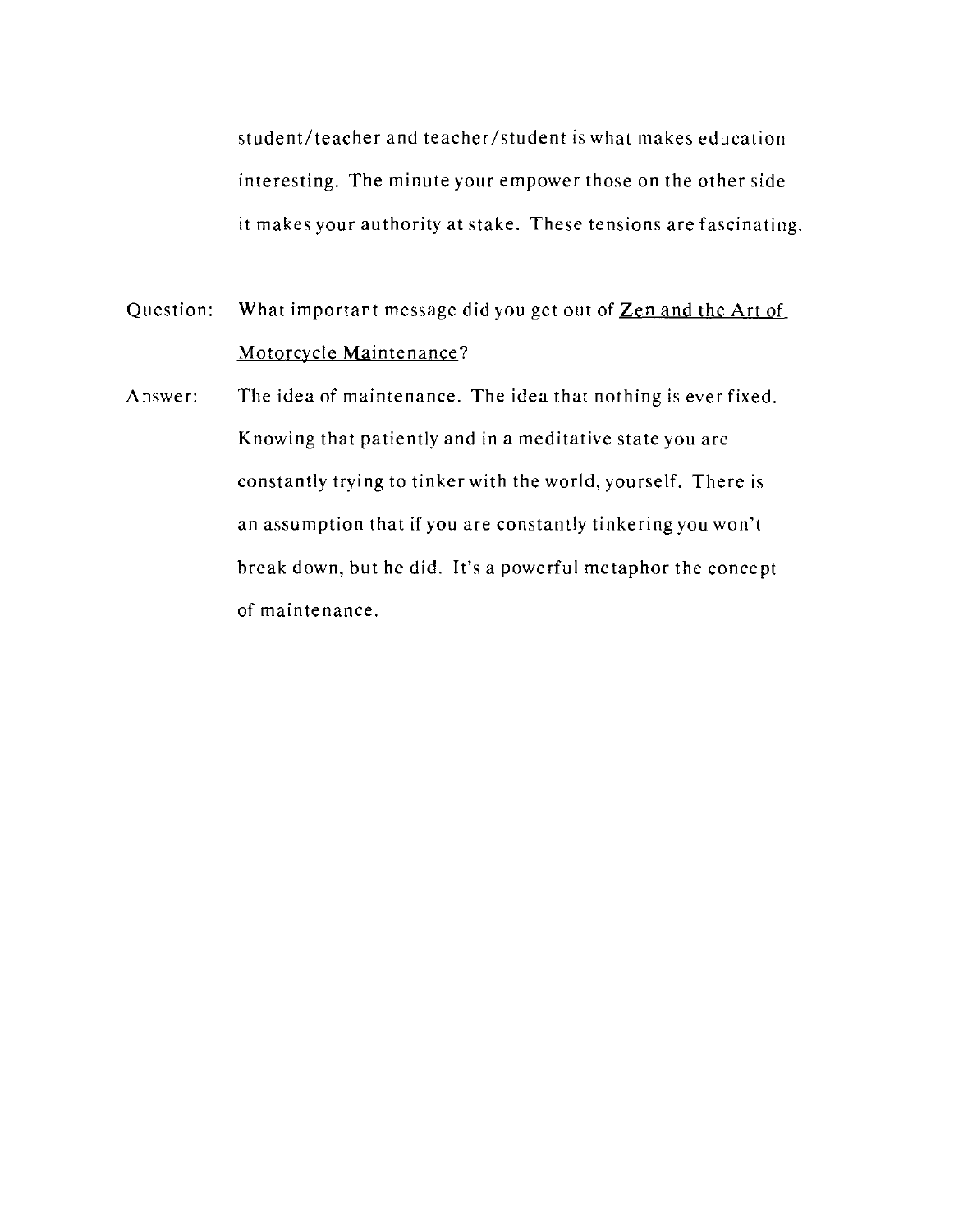## **IV. Evaluation of Project**

An article dealing with perceptions of Zen and the Art of Motorcycle Maintenance is definitely a creative project. The novel does not mention a lot about the Zen religion; however, the messages Pirsig is trying to get across do deal with the Zen religion. Zen, simply defined, is a type of self-actualization or inner-peace. Whether people like or dislike this novel seems rather mute when looking at it from a Zen point-of-view.

Trimmer mentioned this while I was interviewing him. He no longer uses Persig's novel in his literature classes because he feels that other authors have gotten the same messages across in fewer number of pages; therefore, those books are easier for students to read. He also stated that **Zen and the Art of Motorcycle** Maintenance has become ratherfaddish. He stated that my project was further proof that Pirsig's novel was being used as a faddish statement.

Taking on Pirsig's novel as a project was a ridiculous task. There is no way that I can come close to explaining his messages because I have only just begun to scratch the surface of intellectual reason; whereas, Pirsig is already way beyond this level. I do not possess the communication tools, understanding, or language to write about his messages, thoughts, and values. I realize this now. I am grateful that I choose to do this project because it made me realize that I must continue to study so that someday I may understand the intellectual reasoning